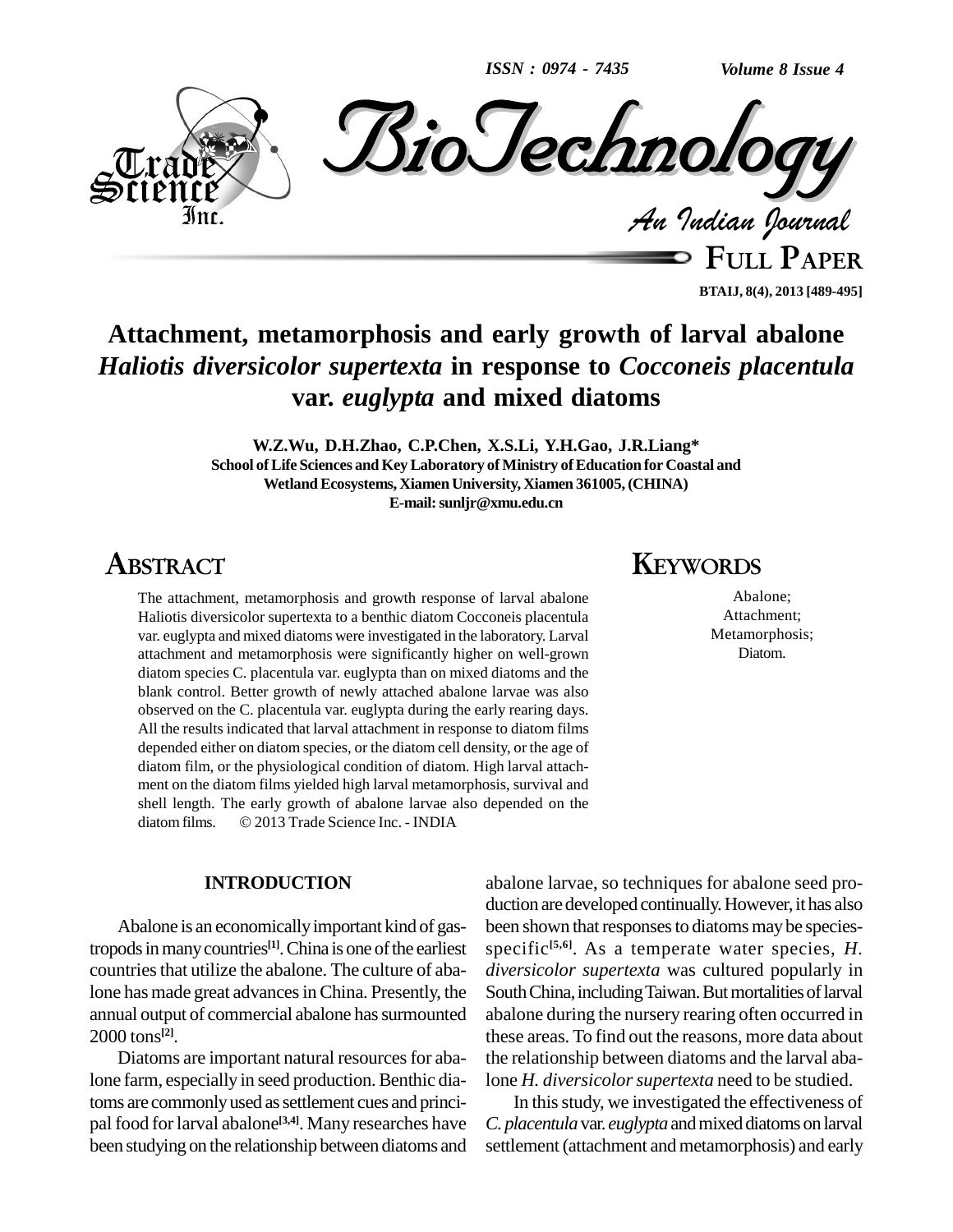growth of larval abalone *H. diversicolorsupertexta*. We also examined whether the physiological condition and density of the diatom film have an effect on the abalone larvae.

# **MATERIALSAND METHODS**

## **Abalone larvae**

Experimentswere conducted in Dongshan, Fujian Province of China from September to October, 2003. Larvae of *H. diversicolor supertexta* were obtained from a local abalone farm. The trochophore larvae were Larvae of *H. diversicolor supertexta* were obtained<br>from a local abalone farm. The trochophore larvae were strong oxidations ported to the laboratory in 1.5h and reared in 1 $\mu$ m filtered natural seawater (FSW) at  $25^{\circ}$ C. Competent  $\frac{100}{5}$ transported to the laboratory in 1.5h and reared in  $1 \mu m$ larvae were selected at night to be used in the experi ments after the larval density was estimated<sup>[5]</sup>.

### **Diatoms**

20~48 $\mu$ m and width 12~25 $\mu$ m, was isolated from the naturally growing diatoms on plastic sheets used in the spp.<br>abalone seed production. Mixed diatoms were collected  $\pm 0.28$ <br>from abalone farms in Dongshan, Fujian and Nan'ao, toms abalone seed production. Mixed diatoms were collected Shenzhen respectively. Diatoms were attached to glass  $Co$ from abalone farms in Dongshan, Fujian and Nan'ao, toms 1<br>Shenzhen respectively. Diatoms were attached to glass  $Coccos$ <br>slides (76.2mm×25.4mm×1mm) and cultured in f/2 euglyp medium<sup>[7]</sup> at  $25^{\circ}$ C and with a 12h L: 12h D illuminance  $\pm 3.05$ slides (76.2mm×25.4mm×1mm) and cultured in  $f/2$ cycle. Diatoms were treated as TABLE 1 showed be- spp.  $(2.43 \pm 1.10\%)$ .

fore they were used in the experiments.

 $\mathrm{H}_{2}\mathrm{O}_{2}$  treatment was used to obtain different physiological condition of *Cocconeis placentula* var. *euglypta* in the experiments. SD2 and SD4 were treated with  $H<sub>2</sub>O<sub>2</sub>$  (30ppm) for 48h and soaked for three times (two hours every time) to remove the  $H_2O_2$ residuals farthest before they were used in the experiments. Physiological condition of diatoms was evalu ated according to the color of chromatophore.After  $\rm H_2O_2$  treatment, the chromatophore of these diatoms was reduced or even disappeared in color for the strong oxidation of  $H_2O_2$ .

*Cocconeis. placentula* var. *euglypta,* cell length Initial diatom cell density and species composition on glass slides were measured immediately be-Initial diatom cell density and species composi-<br>tion on glass slides were measured immediately be-<br>fore the experiments. Mixed diatoms from Nan'ao are composed mainly of *Cocconeis*spp. (dominated by fore the experiments. Mixed diatoms from Nan'ao are<br>composed mainly of *Cocconeis* spp. (dominated by<br>*C. placentula* var. *euglypta*, 33.19±5.91%), *Navicomposed mainly of Cocconeis spp.* (dominated by *C. placentula var. euglypta*, 33.19±5.91%), *Navicula spp.* (29.97±0.69%), *Amphora spp.* (19.70 C. placentula var. euglypta,  $33.19 \pm 5.91\%$ ), Nav*ula var. euglypta, 33.19±5.91%), Nav-*<br>(29.97±0.69%), *Amphora spp.* (19.70<br>*Melosira moniliformis* (7.64±1.30%), icula spp. (29.97±0.69%), *Amphora spp. (19.70*<br>±6.39%), *Melosira moniliformis (7.64±1.30%),*<br>Asteroplanus karianus (6.98±1.94%), Achnanthes ±6.39%), *Melosira moniliformis (7.64±1.30%),*<br>Asteroplanus karianus (6.98±1.94%), Achnanthes<br>spp. (0.96±0.27%), Amphiprora-alata (0.78 Asterople *spp.* (0.96±0.27%), *Amphiprora alata* (0.78<br>±0.28%), *Nitzschia* spp. (0.78±0.288%). Mixed diatoms from Dongshan are composed mainly of *Cocconeis* spp. (including *C. placentula* var. *toms from Dongshan are composed mainly of Cocconeis spp. (including C. placentula var. euglypta, 27.58±1.9%), Navicula spp. (57.25 Is spp. (including C. placentula var.*<br>27.58±1.9%), *Navicula spp. (57.25*<br>*Nitzschia spp. (12.74±2.51%), Amphora* euglypta, 27.58±1.9%<br>±3.05%), *Nitzschia* spp.<br>spp. (2.43±1.10%).

|                     |                                             | <b>TABLE 1: Diatoms used in settlement and growth experiments</b> |                               |                       |                     |
|---------------------|---------------------------------------------|-------------------------------------------------------------------|-------------------------------|-----------------------|---------------------|
| Substratum*         | <b>Diatom</b><br>(attached on glass slides) | <b>Density</b><br>(cell cm <sup>2</sup> , mean $\pm$ se.)         | <b>Culture Time</b><br>(days) | $H_2O_2$<br>treatment | Growth<br>condition |
| <b>Experiment 1</b> |                                             |                                                                   |                               |                       |                     |
| SD1                 | Cocconeis placentula var. euglypta          | $(7.01 \pm 0.82) \times 10^5$                                     | 12                            | not treated           | well                |
| SD2                 | Cocconeis placentula var. euglypta          | $(9.29 \pm 0.29) \times 10^5$                                     | 12                            | treated               | bad                 |
| MD1                 | Mixed diatoms from Nan'ao                   | $(1.22 \pm 0.12) \times 10^3$                                     | 5                             | not treated           | young               |
| MD2                 | Mixed diatoms from Nan'ao                   | $(5.56 \pm 1.48) \times 10^5$                                     | 29                            | not treated           | aged                |
| Control             |                                             |                                                                   |                               |                       |                     |
| <b>Experiment 2</b> |                                             |                                                                   |                               |                       |                     |
| SD3                 | Cocconeis placentula var. euglypta          | $(8.45 \pm 0.56) \times 10^5$                                     | 14                            | not treated           | well                |
| SD4                 | Cocconeis placentula var. euglypta          | $(13.20 \pm 1.5) \times 10^5$                                     | 14                            | treated               | bad                 |
| MD3                 | Mixed diatoms from Nan'ao                   | $(4.63 \pm 1.13) \times 10^4$                                     | 14                            | not treated           | well                |
| M <sub>D</sub> 4    | Mixed diatoms from Nan'ao                   | $(9.78 \pm 0.60) \times 10^{2}$                                   | 14                            | not treated           | well                |
| Control             |                                             |                                                                   |                               |                       |                     |

diatoms was reduced or even disappeared in color. SD1 and SD3 were untreated with  $H_2O_2$  and well in growth. For culturing in f/<br>
2 medium for more than 4 weeks, the diatoms of MD2 were aging and parts were sloughing of \*SD2 and SD4 were treated with H,O, (30ppm) for 48h before they were used in the experiments. The chromatophore of these 2 medium for more than 4 weeks, the diatoms of MD2 were aging and parts were sloughing off. MD1 was cultured for only 5 days, so the diatom film was very young and the cell density was low. Diatom density of MD3 was significantly higher than MD4 **(p<0.05). The low cell density ofMD4 was mainly due to the low cell density of algal inoculation.**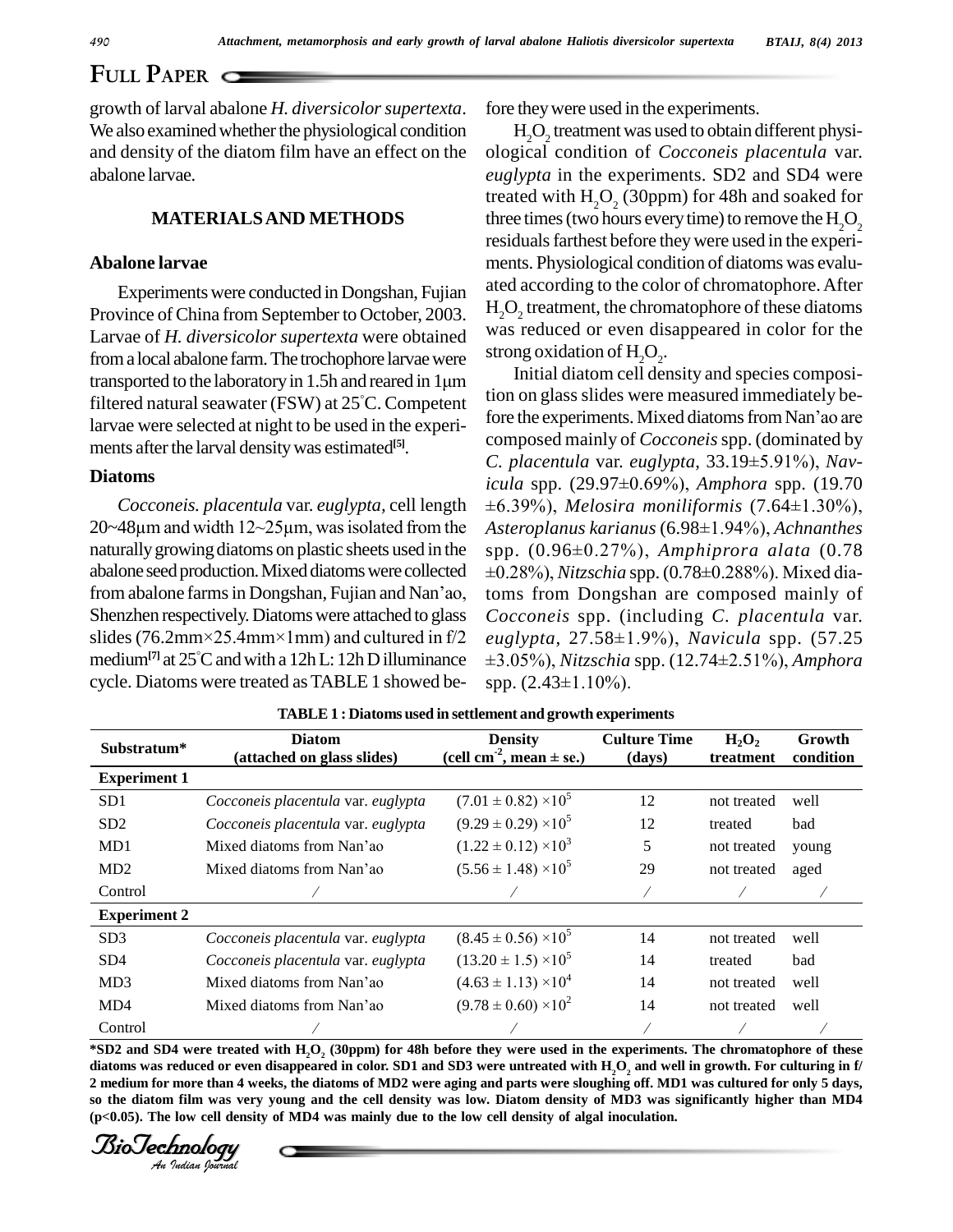## **Settlement and growth experiments**

Three glass tanks (44cm×23cm×30cm) were prepared as three replicates for the experiments. Two filmed slides of each treatment and controls without any diatoms (TABLE 1) were randomly placed on the bottom of each tank, containing 10Lof FSW. One airstone of each tank and a 12h L: 12h D illuminance cycle were of each tank, containing 10L of FSW. One air stone of<br>each tank and a 12h L: 12h D illuminance cycle were<br>provided. Temperature and salinity were  $25\pm1^{\circ}C$  and 31gL -1 respectively.Approximately36h afterfertilization, the larvae were added to each tank at 30 individuals per liter in experiment 1 and 400 individuals per liter in experiment 2.The densityof abalone larvae was estimated by counting the larvae in ten 10-ml subsamples drawn fromthe whole population **[8]**.

fertilized as the first day of the experiments and ac cordingly, the larvae were one day old.The number of attached, metamorphosed and dead larvae was counted under optical microscope when the larvae were 4, 8 and 5, 9 days old in each experiment.At the same time, the microscope with an ocular graticule was used to measure the shell length (SL) of individuals which were selected on random<sup>[5]</sup>. Attached larvae were considered as those which displayed firm attachment of their foot to the substratum. Post-larvae (metamorphosed larvae) were thosewhich lost their cilia and began for mation of the juvenile shell<sup>[9]</sup>. Dead larvae were those left of e which only had empty cuticle or were deteriorated in the outer cuticle and inactivity. The slides were removed from the tanks after theywere checked.

#### **Data analysis**

T-testwas used to determine significant differences of the diatom density. The treatments were not inde pendent because the attractiveness of substrate changes as soon as there were attached conspecific larvae

present. Consequently, data from the larval 'choice' experiments were analysed using paired t-tests **[8]**.Correlation analysis was used to determine the correlation between the larval attachment, metamorphosis and survival and growth.

#### **RESULTS**

Here we considered the day when the eggs were Nan'ao (MD1), the aged mixed diatoms from Nan'ao  $\frac{1}{2}$ Significantly higher number of larvae attached on untreated *C. placentu*la var. *euglypta* (SD1 or SD3) than on treated conspecific diatom (SD2 or SD4) and other substrata (for each,  $p<0.05$ , TABLE 2) in each experiment. In experiment 1, no significant differences were observed among the young mixed diatoms from experiment. In experiment 1, no significant differences<br>were observed among the young mixed diatoms from<br>Nan'ao (MD1), the aged mixed diatoms from Nan'ao  $(MD2)$  and the blank control (for each,  $p > 0.05$ , TABLE 2) on Day 4, but more larvae attached on MD1 than on MD2 and the control. In experiment 2, the number of attached larvae was significantly higher on high-density mixed diatoms from Dongshan (MD3) compared with low-density mixed diatoms from Dongshan (MD4) on Day 5 (p<0.05, TABLE 2).

> Similar to the larval attachment, both experiments showed significantly higher number of larvae complete metamorphosis on SD1 and SD3 compared respectively with other diatom films and the blank control (for each, p<0.05, TABLE 3). In experiment 1, no larvae were observed to complete metamorphosis on MD2 and the control when larvae were 4 days old (TABLE 3). In experiment 2, significantly more larvae completed metamorphosis on MD3 compared with SD4, MD4 and the control (for each,  $p<0.05$ , for control, p<0.01; TABLE 3) when larvae were 5 days old.All the surviving larvae completed metamorpho sis on Day 8 in experiment 1 and on Day 9 in experi ment 2.

|                   |            | Number of attached larvae       |                               |                            |                         |                         |
|-------------------|------------|---------------------------------|-------------------------------|----------------------------|-------------------------|-------------------------|
| <b>Experiment</b> | Time (day) | SD <sub>1</sub>                 | SD2                           | MD1                        | MD2                     | <b>Control</b>          |
| Exp.1             |            | $28.76 \pm 7.57^{\circ}$        | $10.67 \pm 1.53^{\circ}$      | $4.67 \pm 2.08^{\text{a}}$ | $3.33 \pm 1.05^{\circ}$ | $2.67 \pm 1.53^{\circ}$ |
|                   |            | SD <sub>3</sub>                 | SD4                           | MD3                        | MD4                     | <b>Control</b>          |
| Exp. 2            |            | $322.00 \pm 73.18$ <sup>c</sup> | $36.67 \pm 10.60^{\text{ab}}$ | $101.67 \pm 27.02^b$       | $37.67 \pm 8.62^{ab}$   | $4.00 \pm 2.65^{\circ}$ |

**TABLE 2 :The number of attached larval abalone** *H. diversicolorsupertexta* **on each substrate\***

*Indian* MD2 were mixed diatoms from Nan'ao, and MD3 and MD4 were mixed diatoms from Dongshan. MD1 and MD4 were low<br>in cell density, and MD2 was aged diatoms.<br>Values in the same row sharing a common superscript letter are \*SD1 and SD3 were *C. placentula var. euglypta untreated with*  $\rm H_2O_2$ . SD2 and SD4 were *C. placentula var. euglypta treated by*  $\rm H_2O_2$ . Exp. 2 9 322.00  $\pm$  13.18° 36.61  $\pm$  10.60° 101.61  $\pm$  21.02° 31.61  $\pm$  8.62° 4.00  $\pm$  2.65°<br>\*SD1 and SD3 were *C. placentula* var. *euglypta* untreated with H<sub>2</sub>O<sub>2</sub>. SD2 and SD4 were *C. placentula* var. *euglypta* **in cell density, and MD2 was aged diatoms.**

**Values in the same row sharing a common superscript letter are not significantly different (p>0.05).**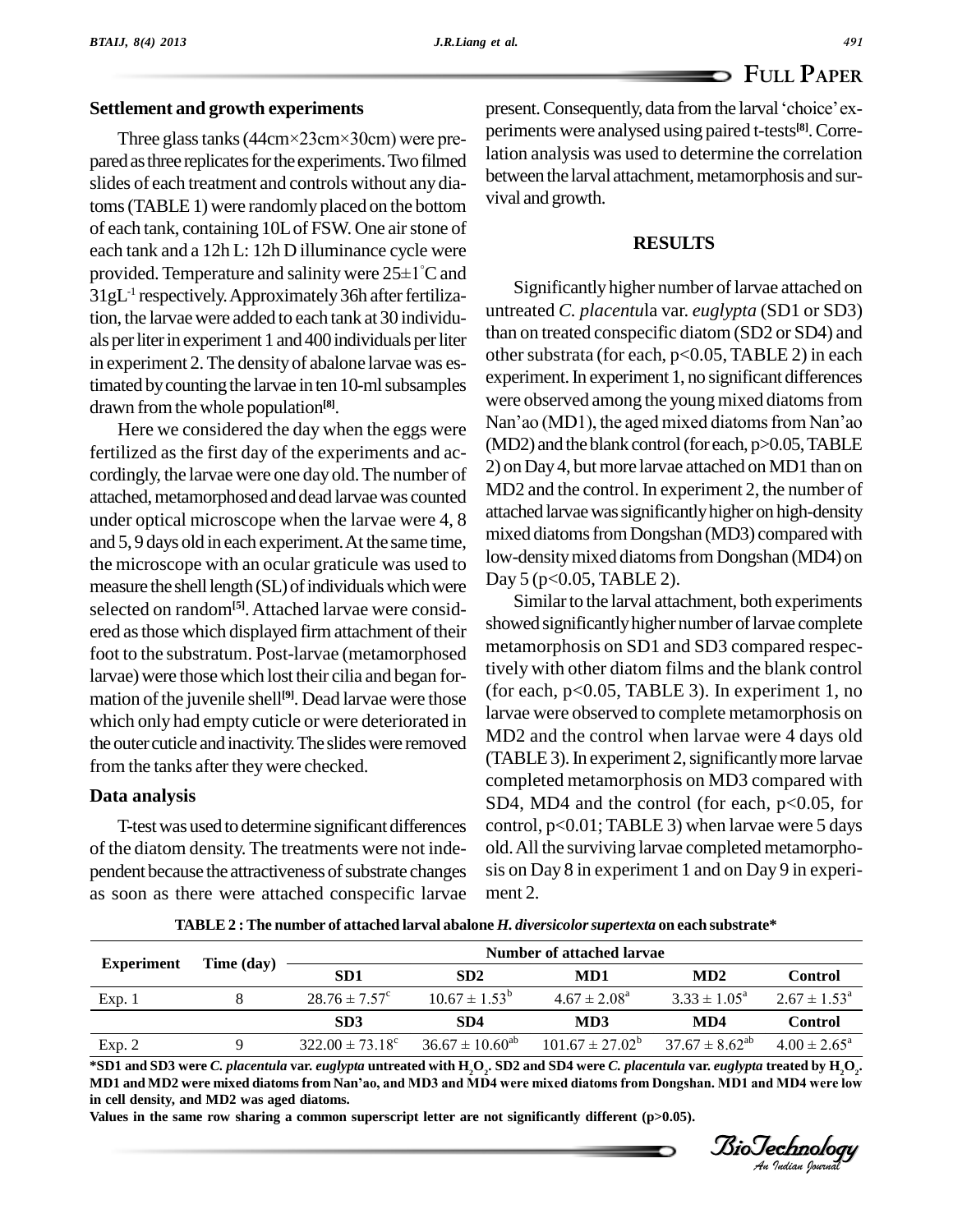|                   |            | TABLE 3 : The number of metamorphosed larval abalone H. diversicolor supertexta on each substrate* |                           |                            |                       |                         |
|-------------------|------------|----------------------------------------------------------------------------------------------------|---------------------------|----------------------------|-----------------------|-------------------------|
|                   |            |                                                                                                    | Number of attached larvae |                            |                       |                         |
| <b>Experiment</b> | Time (day) | SD <sub>1</sub>                                                                                    | SD2                       | MD1                        | MD2                   | <b>Control</b>          |
| Exp.1             |            | $19.33 \pm 4.04^{\circ}$                                                                           | $5.67 \pm 2.520^b$        | $0.67 \pm 0.58^{\text{a}}$ |                       |                         |
|                   |            | SD <sub>3</sub>                                                                                    | SD <sub>4</sub>           | MD3                        | MD4                   | <b>Control</b>          |
| Exp. 2            |            | $280.00 \pm 69.78$ <sup>c</sup>                                                                    | $22.67 \pm 8.50^{\rm bc}$ | $81.33 \pm 29.57^{\circ}$  | $13.33 \pm 4.04^{ab}$ | $1.67 \pm 1.15^{\circ}$ |

\*SD1 and SD3 were *C. placentula var. euglypta untreated with*  $\rm H_2O_2$ . SD2 and SD4 were *C. placentula var. euglypta treated by*  $\rm H_2O_2$ . Exp. 2 9 280.00 ± 69.78° 22.67 ± 8.50° 81.33 ± 29.57° 13.33 ± 4.04° 1.67 ± 1.15°<br>\*SD1 and SD3 were *C. placentula var. euglypta* untreated with H<sub>2</sub>O<sub>2</sub>. SD2 and SD4 were *C. placentula var. euglypta* treated by H<sub>2</sub>O<sub>2</sub>. **in cell density, and MD2 was aged diatoms.**

**Values in the same row sharing a common superscript letter are not significantly different (p>0.05).**

The number of surviving post-larvae was significantly higher on SD1 and SD3 compared respectively with other substrata in the two experiments (for each, p<0.05, TABLE4). In experiment 1, significantly higher number of surviving post-larvae on SD2 and MD1 was observed than on MD2 on Day 8 (for each, p>0.05, TABLE 4). In experiment 2, significantly more postlarvae survived on MD3 than on SD4 ( $p<$  0.05, TABLE 4) both on Day 5 and 9. It was also noticed that the number of surviving larvae on each diatom film decreased significantly due to post-larvae mortality on Day 9 (TABLE 4).

In experiment 1, there was significant difference in mean shell length (SL) of 8-day-old post-larvae on SD1 and SD2 (p<0.05, TABLE 5). The mean SL of the

post-larvae on SD1 was also significantly higher than on MD1, MD2 and the control on Day 8 (for each, p<0.05, TABLE 5). In experiment 2, mean SLof the post-larvae on SD3 was significantly higher than on SD4, and MD3 was higher than MD4 on Day 9 (for each, p<0.05, TABLE 5). TABLE 6 showed the higher lar val growth rate on SD1, SD3 and MD3 compared re spectively with other substrata in the two experiments (for each,  $p<0.05$ , TABLE 6).

It showed that there was positive correlation between the numbers of attached larvae with metamor phosed or survival post-larvae, according to the correlation analysis (TABLE 7). The correlation analysis also showed the positive correlation between the growth of larvae and the metamorphosis of larvae and the survival

| <b>Experiment</b> | Time (day) | Number of attached larvae  |                         |                       |                         |                         |
|-------------------|------------|----------------------------|-------------------------|-----------------------|-------------------------|-------------------------|
|                   |            | SD <sub>1</sub>            | SD2                     | MD1                   | MD2                     | Control                 |
| Exp. 1            |            | $23.67 \pm 9.07^{\circ}$   | $7.00 \pm 4.00^b$       | $4.00 \pm 1.00^b$     | $1.67 \pm 1.15^{\circ}$ | 1.00 <sup>a</sup>       |
|                   |            | SD3                        | SD <sub>4</sub>         | MD3                   | MD4                     | <b>Control</b>          |
| Exp. 2            |            | $87.67 \pm 23.03^{\rm bc}$ | $5.00 \pm 2.65^{\rm b}$ | $18.33 \pm 6.03^{ab}$ | $4.00 \pm 1.73^b$       | $2.33 \pm 1.15^{\circ}$ |

**TABLE4 :The number ofsurviving post-larval abalone** *H. diversicolorsupertexta* **on each substrate\***

\*SD1 and SD3 were *C. placentula var. euglypta untreated with*  $\rm H_2O_2$ . SD2 and SD4 were *C. placentula var. euglypta treated by*  $\rm H_2O_2$ . Exp. 2 9 8/.6/ $\pm$  23.03<sup>co</sup> 5.00 $\pm$  2.65° 18.33  $\pm$  6.03<sup>co</sup> 4.00 $\pm$  1.73° 2.33  $\pm$  1.15°<br>\*SD1 and SD3 were *C. placentula var. euglypta* untreated with H<sub>2</sub>O<sub>2</sub>. SD2 and SD4 were *C. placentula var. euglypta* treate **in cell density, and MD2 was aged diatoms.**

**Values in the same row sharing a common superscript letter are not significantly different (p>0.05).**

| TABLE 5: The shell length* of post-larval abalone <i>H. diversicolor supertexta</i> on each substrate |  |
|-------------------------------------------------------------------------------------------------------|--|
|                                                                                                       |  |

|                              |  |                                          |                                                       | TABLE 5 : The shell length* of post-larval abalone H. diversicolor supertexta on each substrate                                        |                      |                      |  |
|------------------------------|--|------------------------------------------|-------------------------------------------------------|----------------------------------------------------------------------------------------------------------------------------------------|----------------------|----------------------|--|
| <b>Experiment</b> Time (day) |  | Shell length ( $\mu$ m, mean $\pm$ s.e.) |                                                       |                                                                                                                                        |                      |                      |  |
|                              |  | SD <sub>1</sub>                          | SD <sub>2</sub>                                       | MD1                                                                                                                                    | MD2                  | <b>Control</b>       |  |
| Exp.1                        |  |                                          | $410.83 \pm 48.31^{\circ}$ $364.17 \pm 32.46^{\circ}$ | $346.25 \pm 19.59^b$                                                                                                                   | $353.57 \pm 24.70^b$ | $314.38 \pm 64.04^b$ |  |
|                              |  | SD <sub>3</sub>                          | SD4                                                   | MD3                                                                                                                                    | MD4                  | <b>Control</b>       |  |
| Exp. 2                       |  |                                          |                                                       | $439.17 \pm 36.74^{\circ}$ $375.00 \pm 44.77^{\circ}$ $423.33 \pm 41.87^{\circ}$ $363.64 \pm 39.71^{\circ}$ $347.17 \pm 38.21^{\circ}$ |                      |                      |  |

\*The shell length was measured as the most crow-fly distance between the rear and front of the larva under optical microscope **with an ocular graticule.**

*H2O2.* MD1 and MD2 were mixed diatoms from Nan'ao, and MD3 and MD4 were mixed diatoms from Dongshan. MD1 and MD4 were low in cell density, and MD2 was aged diatoms.<br>
Values in the same row sharing a common superscript let \*SD1 and SD3 were C. placentula var. euglypta untreated with H2O2. SD2 and SD4 were C. placentula var. euglypta treated by with an ocular graticule.<br>\*SD1 and SD3 were *C. placentula v*ar. *euglypta* untreated with H2O2. SD2 and SD4 were *C. placentula v*ar. *euglypta tr*eated by<br>H2O2. MD1 and MD2 were mixed diatoms from Nan'ao, and MD3 and MD4 **were low in cell density, and MD2 was aged diatoms.**

**Values in the same row sharing a common superscript letter are not significantly different (p>0.05).**

**FULL PAPER**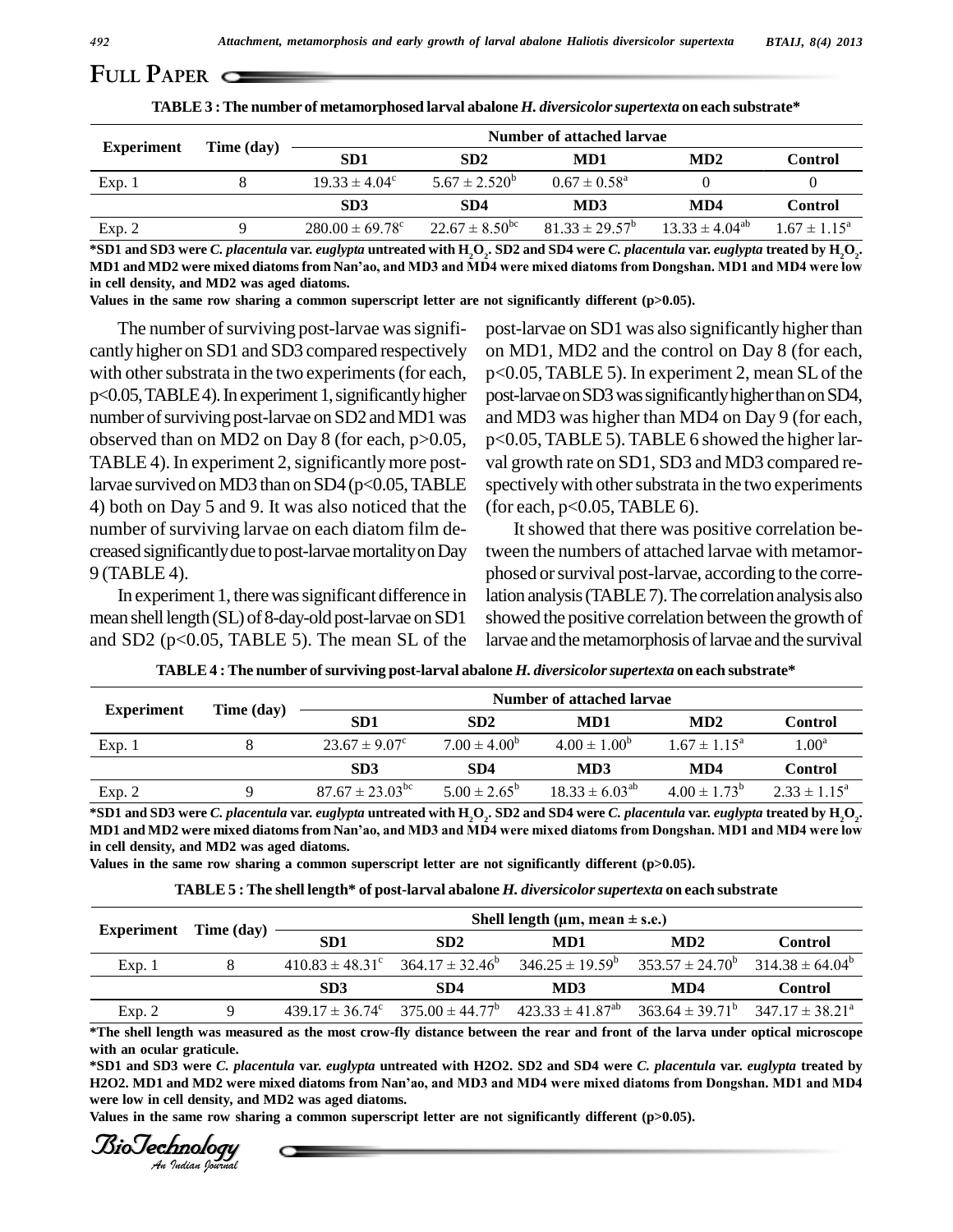|                   | TABLE 6 : The growth rate of larvae abalone <i>H. diversicolor supertexta</i> on each substrate* |                          |                    |                                           |                          |                    |
|-------------------|--------------------------------------------------------------------------------------------------|--------------------------|--------------------|-------------------------------------------|--------------------------|--------------------|
|                   |                                                                                                  |                          |                    | Growth rate ( $\mu$ m/d, mean $\pm$ s.e.) |                          |                    |
| <b>Experiment</b> | Time interval (day)                                                                              | SD <sub>1</sub>          | SD <sub>2</sub>    | MD1                                       | MD2                      | <b>Control</b>     |
| Exp. 1            | $4-8(5 \text{ days})$                                                                            | $26.79 \pm 5.96^{\circ}$ | $19.50 \pm 4.52^b$ | $21.59 \pm 1.13^b$                        | $21.89 \pm 1.66^b$       | $14.72 \pm 9.38^b$ |
|                   |                                                                                                  | SD <sub>3</sub>          | SD <sub>4</sub>    | MD3                                       | MD4                      | <b>Control</b>     |
| Exp. 2            | $5-9(5 \text{ days})$                                                                            | $23.74 \pm 0.87^{\circ}$ | $17.83 \pm 4.66^b$ | $25.10 \pm 0.70^{\circ}$                  | $17.70 \pm 4.74^{\circ}$ | $17.01 \pm 3.54^b$ |

\*SD1 and SD3 were *C. placentula var. euglypta untreated with*  $\rm H_2O_2$ . SD2 and SD4 were *C. placentula var. euglypta treated by*  $\rm H_2O_2$ . Exp. 2 5-9 (5 days)  $23.74 \pm 0.87$   $17.83 \pm 4.66$   $25.10 \pm 0.70$   $17.70 \pm 4.74$   $17.01 \pm 3.54$ <br>\*SD1 and SD3 were *C. placentula* var. *euglypta* untreated with H<sub>2</sub>O<sub>2</sub>. SD2 and SD4 were *C. placentula* var. *euglypta* tr **in cell density, and MD2 was aged diatoms.**

**Values in the same row sharing a common superscript letter are not significantly different (p>0.05).**

**TABLE 7 : Correlation analysis on the number of attached, metamorphosed and survival larvae in experiment 1 and 2**

**TABLE8 :Percentage of attachedandmetamorphosedlarvae on each block of treatments of all larvae\***

|                                    | <b>Experiment</b> | <b>Correlation</b><br>coefficient | Expe            |
|------------------------------------|-------------------|-----------------------------------|-----------------|
| The number of attached larvae      | Exp.1             | 0.999                             | E.              |
| and metamorphosed larvae           | Exp. 2            | 0.998                             |                 |
| The number of attached larvae      | Exp. 1            | 0.997                             | E.              |
| and survival post-larvae           | Exp. 2            | 0.993                             |                 |
| The number of metamorphosed larvae | Exp. 1            | 0.909                             |                 |
| and shell length of post-larvae    | Exp. 2            | 0.862                             | E)              |
| The number of metamorphosed larvae | Exp. 1            | 0.735                             |                 |
| and growth rate of larvae          | Exp. 2            | 0.713                             | E)              |
| The number of survival larvae      | Exp. 1            | 0.918                             |                 |
| and shell length of post-larvae    | Exp. 2            | 0.810                             | $*$ % of        |
| The number of survival larvae      | Exp. 1            | 0.783                             | ments<br>each l |
| and growth rate of larvae          | Exp. 2            | 0.649                             | glass           |

of post-larvae (TABLE 7).The percentage of attached and metamorphosed larvae on each block of treatments in experiment 1 both increased on Day 8, while they decreased in experiment 2 on Day9 (TABLE 8).

### **DISCUSSION**

The significant higher larval attachment on untreated *C. placentula* var. *euglypta* than mixed diatoms shows that it is one of suitable species as attachment substratum for *H. diversicolor supertexta* may because of their uniform cells and prostrate type of cell growth<sup>[10]</sup>. plac In addition, the presence of uneven diatom species in mixed diatoms such as *Melosira moniliformis*, *Asterionella kariana*, *Achnanthes* spp. and *Amphiprora alata* may be an added factor that pre vented successful attachment of larvae. Lower larval attachment on mixed diatom MD1, MD2 and MD4 may be due to lower cell density of MD1 and MD4,

| <b>Experiment</b> | <b>Time</b><br>(day) | % of attached larvae on each<br>block of treatments (mean $\pm$ se)      |
|-------------------|----------------------|--------------------------------------------------------------------------|
| Exp.1             | 4                    | $16.67 \pm 2.19$                                                         |
|                   | 8                    | $21.67 \pm 4.58$                                                         |
| Exp. 1            | 5                    | $12.55 \pm 1.97$                                                         |
|                   | 9                    | $8.90 \pm 1.26$                                                          |
|                   |                      | % of metamorphosed larvae on each<br>block of treatments (mean $\pm$ se) |
| Exp.1             | 4                    | $8.55 \pm 0.77$                                                          |
|                   | 8                    | $12.44 \pm 3.42$                                                         |
| Exp.1             | 5                    | $9.98 \pm 1.77$                                                          |
|                   | 9                    | $2.93 \pm 0.46$                                                          |

**\*% of attached or metamorphosed larvae on each block of treat ments = total number of attached or metamorphosed larvae on each block of treatments/total number of larvae in the whole glass tank.**

treated with H2O2 showed that larval attachment also and the too old age of MD2. The oxygen level on the aged diatom films maybe unstable as other study showed<sup>[11]</sup>, so it may influence the settlement and early survival of the larvae. In experiment 2, the higher density of mixed diatom MD3 brought out significantly higher larval attachment than MD4. Kawamura and Kikuchi (1992) also reported thatlarvae of *H. discus hannai* preferred to attach on films with high diatom density. All these indicated the importance of the amount of diatom or the age of diatom film for larval attach ment. Furthermore, higher larval attachment on *C. placentula* var. *euglypta* than on the same species depends on the physiological conditions of diatoms.

*An*vae on each diatom film might be due to the different Differences between shell lengths of the post-lar quantity and quality of extracellular substances secreted by diatoms. In our experiments, the extracellular substances secreted by well-grown *C. placentula* var.

*Indian Journal*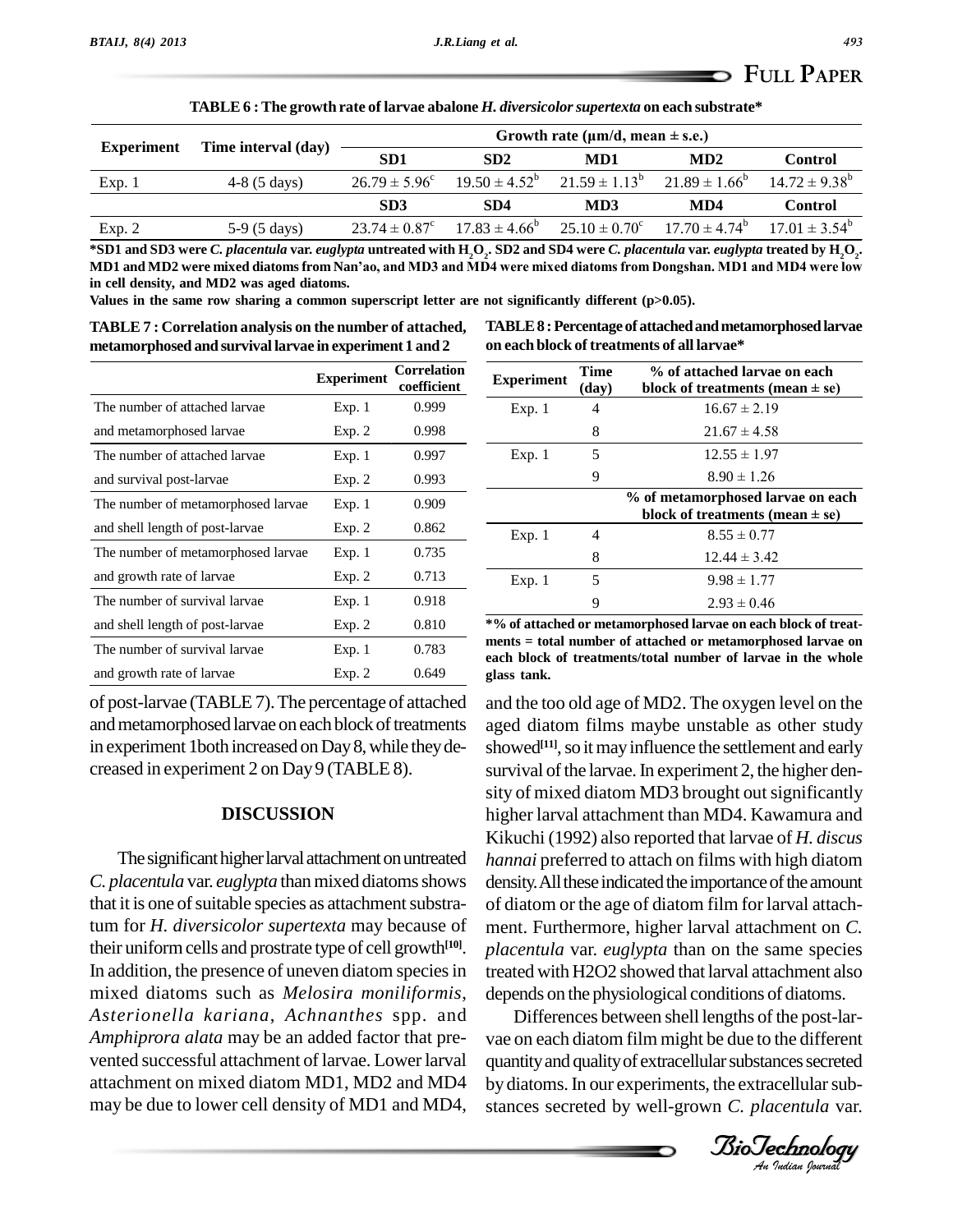*euglypta* appeared to be sufficient for the larval metamorphosis and early growth because of its high cell densityand healthycell condition, though*Cocconeis*is considered poor in mucus secretion **[1]**. The low cell density of mixed diatom MD1 and MD4 might have small amount of extracellular substances, and consequently resulted in relatively low larval metamorphosis and shell length.Low shell length on aged mixed diatom MD2 may be due to the instability of the diatom film<sup>[5]</sup> and the decreasing amount of extracellular substances excreted by diatoms as a result of cell death and/or bacterial utilization<sup>[12,13]</sup>. Up to the present, little an imp data have been published about the role of extracellular substances of diatoms in the early development of abalone larvae. Their structure and functions, therefore, need to be identified further.

Results of correlation analysis (TABLE 7) showed that higher larval attachment brought out higher larval metamorphosis, survival and shell length. This might be explained bythe lowabilities of abalone larvae tomove around and search for better films after attachment, possible benefits of residual yolk and exogenous or ganic material, and the inability to digest diatom cell contents at very young age<sup>[14,15]</sup>. This finding is similar Oce to the study of Daume et al. (1999a), who found that high settlement occured on *Sporolithon durum* (red alga) and *Navicula ramosissima*, and both settlement substrata yielded the highest growth rates and survival of abalone larvae *H. laevigata*.

attached on the substrata, and consequently there ringht<br>be short of oxygen and/or nutrition needed by larvae<sup>[17]</sup>. [6] *An*systemis also important. In conclusion, diatom film together with its secretion plays a critical role in early development of abalone larvae, thus selecting appropriate substrata be comesimportant for abalone larvae and may decide the future fate of larvae. In practice, maintaining a suitable diatom film is critical in the success of abalone seed production<sup>[16]</sup>. In experiment 2, we found that the number of surviving larvae decreased significantly  $(p<0.05)$ on Day 9. It was possibly because too abalone larvae attached on the substrata, and consequently there might So maintaining appropriate amount of larvae in culture

#### **CONCLUSIONS**

Our experiments has shown that well-grown diatom

*Indian Journal*

species*C. placentula* var. *euglypta* canbringout higher settlement and better early-growth of larval abalone *H*. *diversicolorsupertexta*.Larval attachment in response to diatom films depends on diatom species, the cell density or age of diatom film and the physiological condition of diatom. The extracellular substances are important as well since their production relates to the cell density and growth condition of diatom film. High larval attachment can bright out high larval metamorphosis, survival and better early-growth of larval abalone *H. diversicolor* supertexta. The extracellular substances seemed to play an important role in larval metamorphosis or early growth of the abalone, which need further research.

## **ACKNOWLEDGEMENTS**

The authors would like to thank Mr. Chengjun Fang and Mr. Zongwu Huang for providing the trochophore larvae of abalone, Mr. Yang Li and Miss Qiubo Yu for their assistance in diatom identification, and Miss Fang Wang for her helpful comments on English polishing for the manuscript. This study was supported by the Public Science and Technology Research Funds Projects of Ocean (No. 201205031-03) and the National Basic Research Program of China (973 Program) (No. 2010CB428704).

#### **REFERENCES**

- **[1]** T.Kawamura, T.Saido, H.Takami, Y.Yamashita; J.Exp.Mar.Biol.Ecol., **194**, 189-199 **(1995)**.
- **[2]** X.S.Gao, Q.Wang, R.B.Wang, X.Li; Abalone (in Chinese). Liaoning Science and Technology Publishing House, Shenyang, China, 1-268 **(2000)**.
- **[3]** H.Takami,T.Kawamura,Y.Yamashita;Aquaculture, **152**, 129-138 **(1997)**.
- **[4]** T.Kawamura, R.D.Roberts, C.M.Nicholson; Aquaculture, **160**, 81-88 **(1998a)**.
- **[5]** S.Daume, S.Brand-Gardner, W.J.Woelkerling; Aquaculture, **174**, 243-254 **(1999a)**.
- **[6]** W.G.Gallardo, S.M.A.Buen;Aquaculture, **221**, 357- 364 **(2003)**.
- **[7]** Z.D.Cheng, Y.H.Gao, S.C.Liu; Nanodiatoms from Fujian Coast. China Ocean Press, Beijing, 1-137 **(1993)**.
- **[8]** S.Daume, S.Brand-Gardner, W.J.Woelkerling; J.Exp.Mar.Biol.Ecol., **234**, 125-143 **(1999b)**.